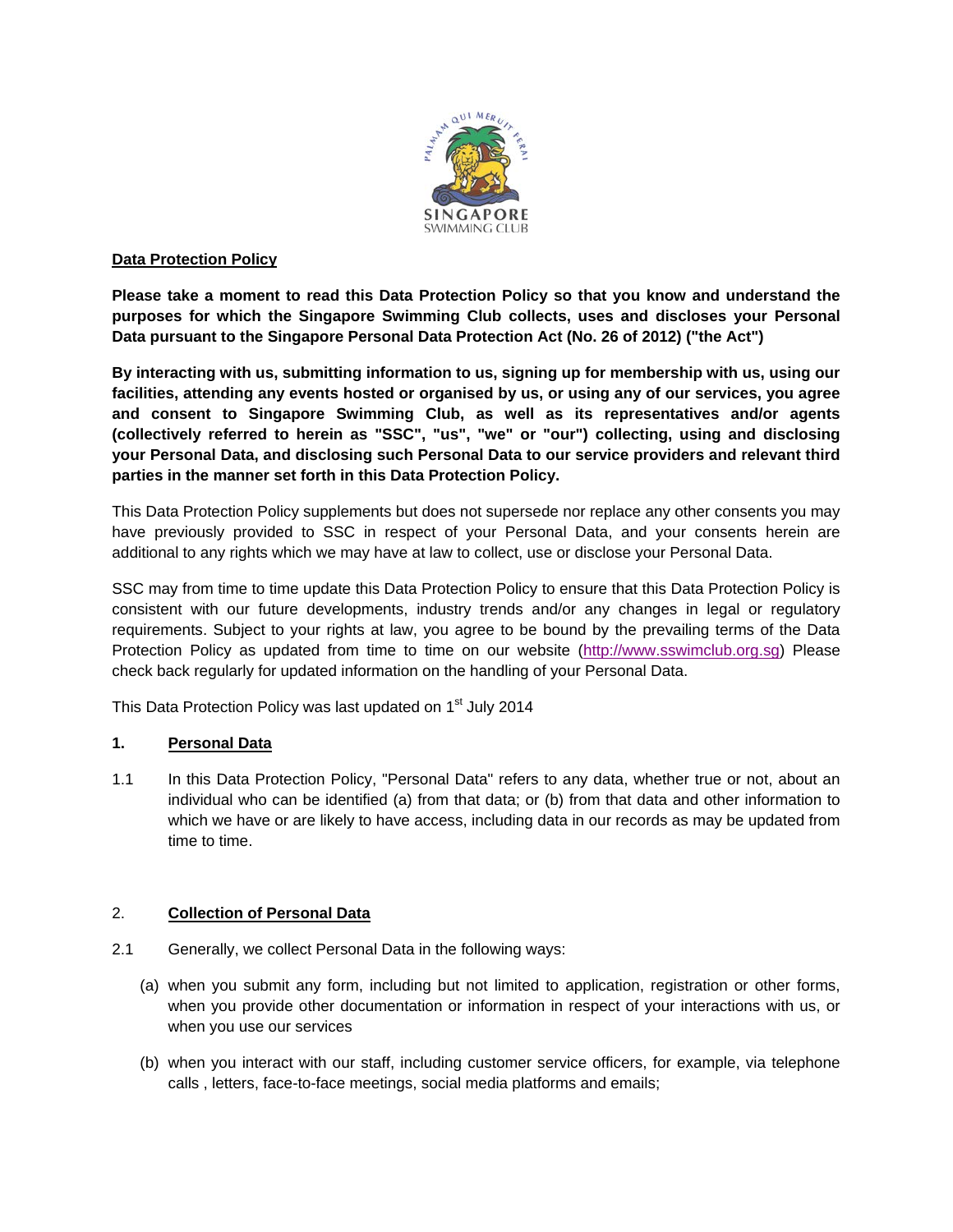- (c) when you request that we contact you or request that you be included in an email or other mailing list;
- (d) when you respond to our promotions, initiatives or to any request for additional Personal Data;
- (e) when you submit an employment application or when you provide documents or information including your resume and/or CVs in connection with any appointment as an officer, director, representative or any other position;
- (f) when your images are captured by us via CCTV cameras or bodycams or similar equipment while you are within our premises, or via photographs or videos taken by us or our representatives when you attend events at our premises;
- (g) when we seek information about you and receive your Personal Data in connection with your relationship with us, including for our services or job applications, for example, from business partners, public agencies, your ex-employer, referral intermediaries and the relevant authorities; and/or
- (h) when you submit your Personal Data to us for any other reason.
- 2.2 When you browse our website, you generally do so anonymously but please see the section below on cookies. We do not automatically collect Personal Data at our website unless you provide us with such information or login with your account credentials.
- 2.3 If you provide us with any Personal Data relating to any other individuals (e.g. information of your spouse, children, parents, and/or employees), by submitting such information to us, you confirm that you have obtained the consent of these individuals to provide us with their Personal Data for the respective purposes.
- 2.4 You should ensure that all Personal Data submitted to us is complete, accurate, true and correct. Failure to do so on your part may result in our inability to provide you with the services you have requested.

## 3. **Purposes for the Collection, Use and Disclosure of Your Personal Data**

- 3.1 **Generally,** SSC collects, uses and discloses your Personal Data for the following purposes:
	- (a) responding to your queries, feedback, complaints and requests;
	- (b) verifying your identity;
	- (c) managing the administrative and business operations of SSC and complying with our bye-laws, club rules, internal policies and procedures;
	- (d) requesting feedback or participation in surveys, as well as conducting market research and/or analysis for profiling purposes for us to review, develop and improve the quality of our services;
	- (e) matching any Personal Data held which relates to you for any of the purposes listed herein;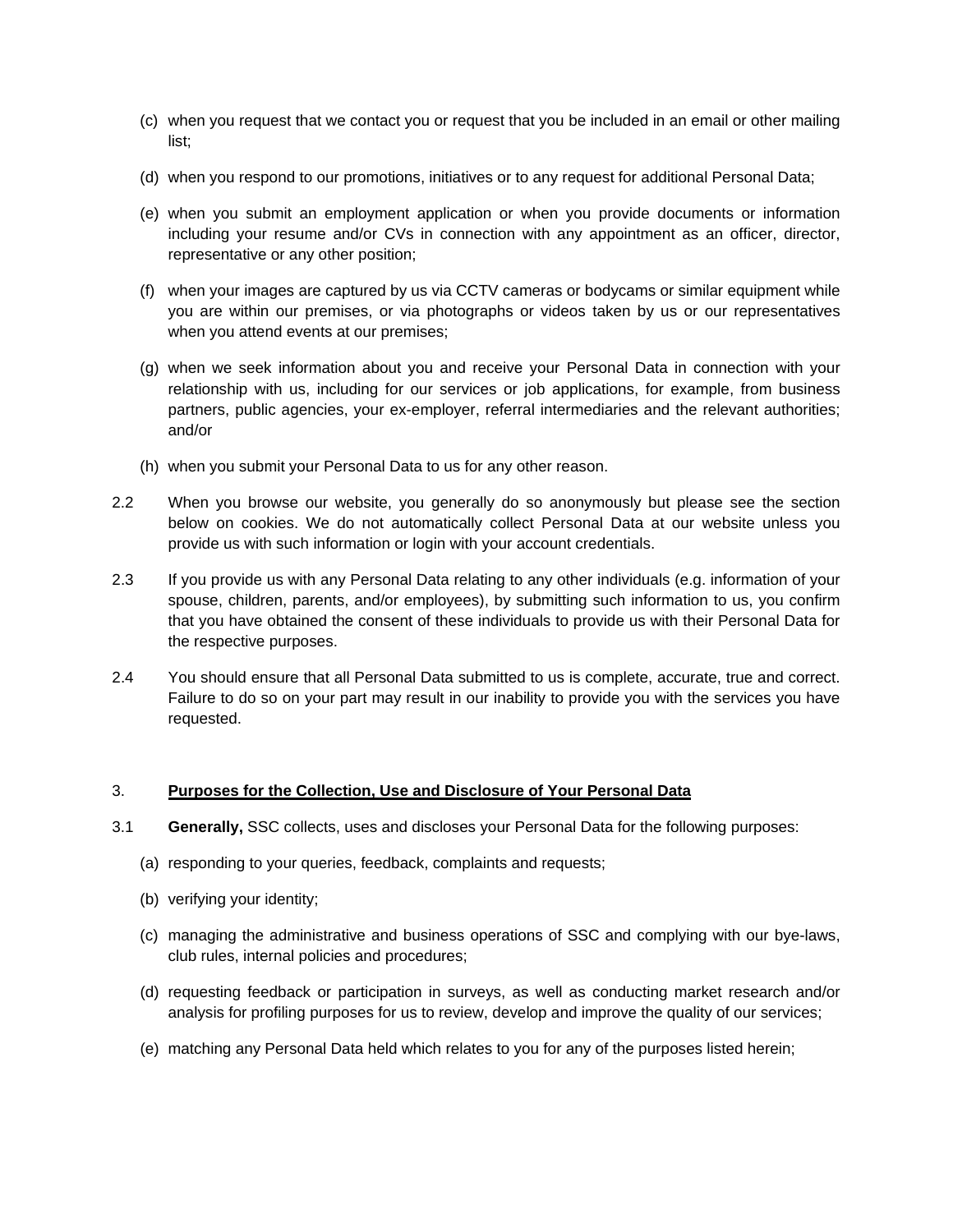- (f) preventing, detecting and investigating crime and conducting investigations, managing risks and the safety and security of our premises and services (including carrying out CCTV surveillance and recording via bodycams and similar equipment and conducting security clearances);
- (g) facilitating business asset transactions (which may extend to any mergers, acquisitions or asset sales);
- (h) protecting and enforcing our contractual and legal rights and obligations and obtaining legal advice;
- (i) meeting or complying with any applicable rules, laws, regulations, codes of practice or guidelines issued by any legal or regulatory bodies which are binding on SSC; and/or
- (j) purposes which are reasonably related to those purposes stated above.
- 3.2 **In addition,** SSC collects, uses and discloses your Personal Data for the following purposes depending on the nature of our relationship:
	- (a) If you are an existing or prospective member of SSC:
		- (i) processing your application for SSC membership and assessing your suitability as a member (including publishing your name and picture on our notice board);
		- (ii) providing our members with services and support and managing the membership (including but not limited to providing you with a user account, processing your payments and transactions and tracking debt recovery);
		- (iii) administering SSC's jackpot operations (including but not limited to managing the security of our slot machines and documenting payouts);
		- (iv) publishing pictures and videos of SSC members in our magazines and on our website for publicity purposes;
		- (v) creating and maintaining our members' profiles in our database (including but not limited to publishing membership movements in our magazines);
		- (vi) organising events and courses and organising and administering meetings (including but not limited to taking attendance and recording minutes); and/or
		- (vii) purposes which are reasonably related to those purposes stated above.
	- (b) If you submit an application to us as a candidate for employment or representative position:
		- (i) conducting interviews and assessing your suitability for the position applied for processing your application (including but not limited to pre-recruitment checks involving your qualifications, obtaining employee references to conduct background screening and facilitating interviews);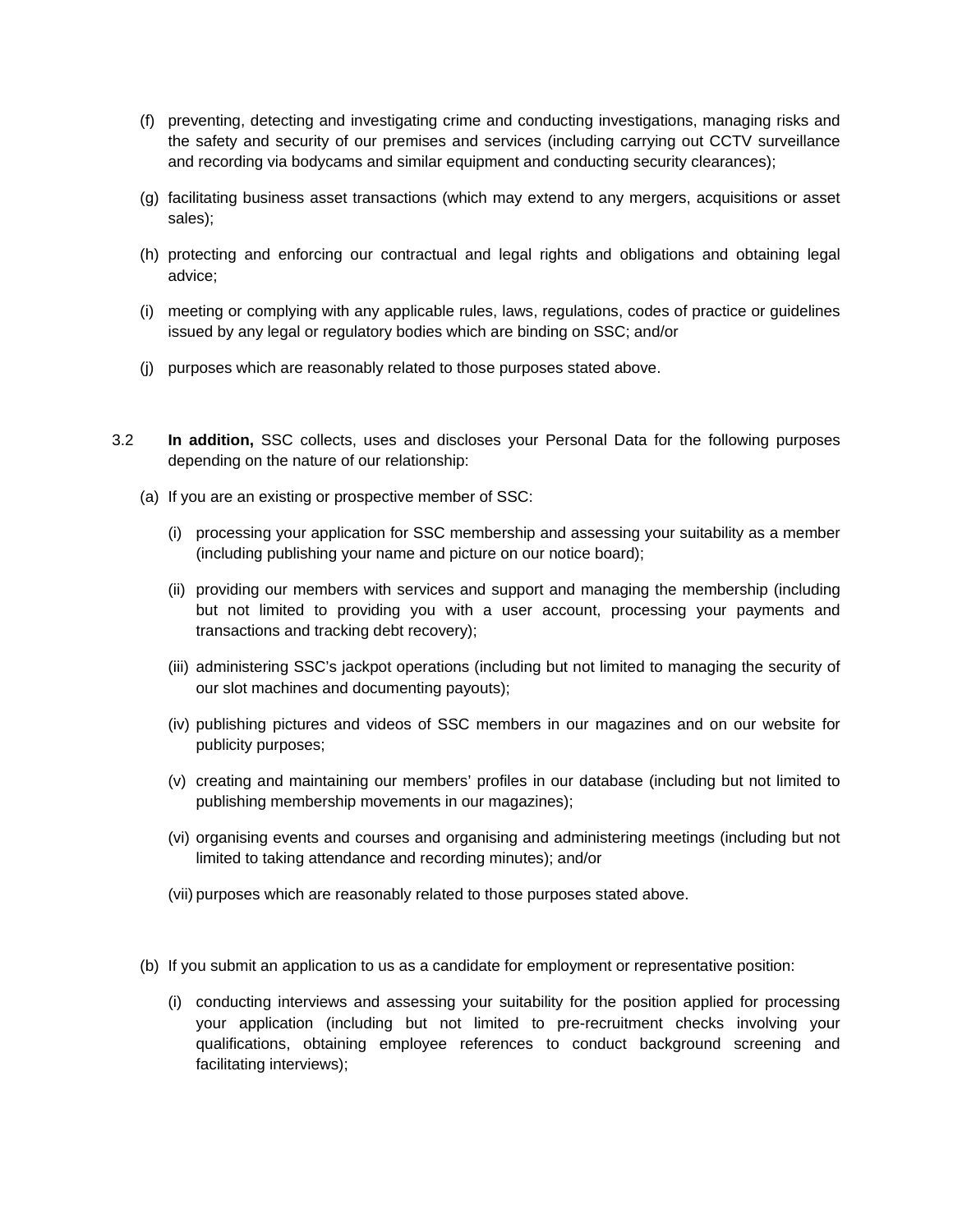- (ii) facilities management (including but not limited to maintaining the security of our premises and recording entries and exits);
- (iii) enrolling successful applicants; and/or
- (iv) purposes which are reasonably related to the aforesaid.
- 3.3 Furthermore, where permitted under the Act, SSC may also collect, use and disclose your Personal Data for the following "SSC Additional Purposes":
	- (a) providing or marketing additional services and benefits to you, including but not limited to special events, promotions, updates and reward programmes from SSC and administering and organising contests, lucky draws, promotional events, competitions and marketing campaigns;
	- (b) conducting market research and surveys to enable us to understand and determine preferences and demographics for us to offer you services as well as special offers and marketing programmes which may be relevant to your preferences and profile; and/or
	- (c) purposes which are reasonably related to the aforesaid.
- 3.4 If you have provided us with your Singapore telephone number(s) and have indicated to us that you consent to receiving marketing or promotional information via your Singapore telephone number(s) then from time to time, SSC may contact you using your Singapore telephone number(s) (including via voice calls, text, fax or other means) with information about our services.
- 3.5 You can withdraw your consent for receiving marketing or promotional materials/communication by contacting us using the contact details found below.
- 3.6 Please be aware that once we receive confirmation that you wish to withdraw your consent for marketing or promotional materials/communication, it may take up to [30 working days] for your withdrawal to be reflected in our systems. During this period of time you may still receive marketing or promotional materials/communication from us. Please note that even if you withdraw your consent for the receipt of marketing or promotional materials, we may still contact you in relation to the services that you have requested from SSC.

## 4. **Disclosure of Personal Data**

- 4.1 SSC will take reasonable steps to protect your Personal Data against unauthorised disclosure. Subject to the provisions of any applicable law, your Personal Data may be disclosed for the purposes listed above (where applicable), to the following entities or parties, whether they are located overseas or in Singapore:
	- (a) our partners and governing bodies who provide leadership for aquatic sports such as the Singapore Swimming Association;
	- (b) companies providing services relating to insurance to SSC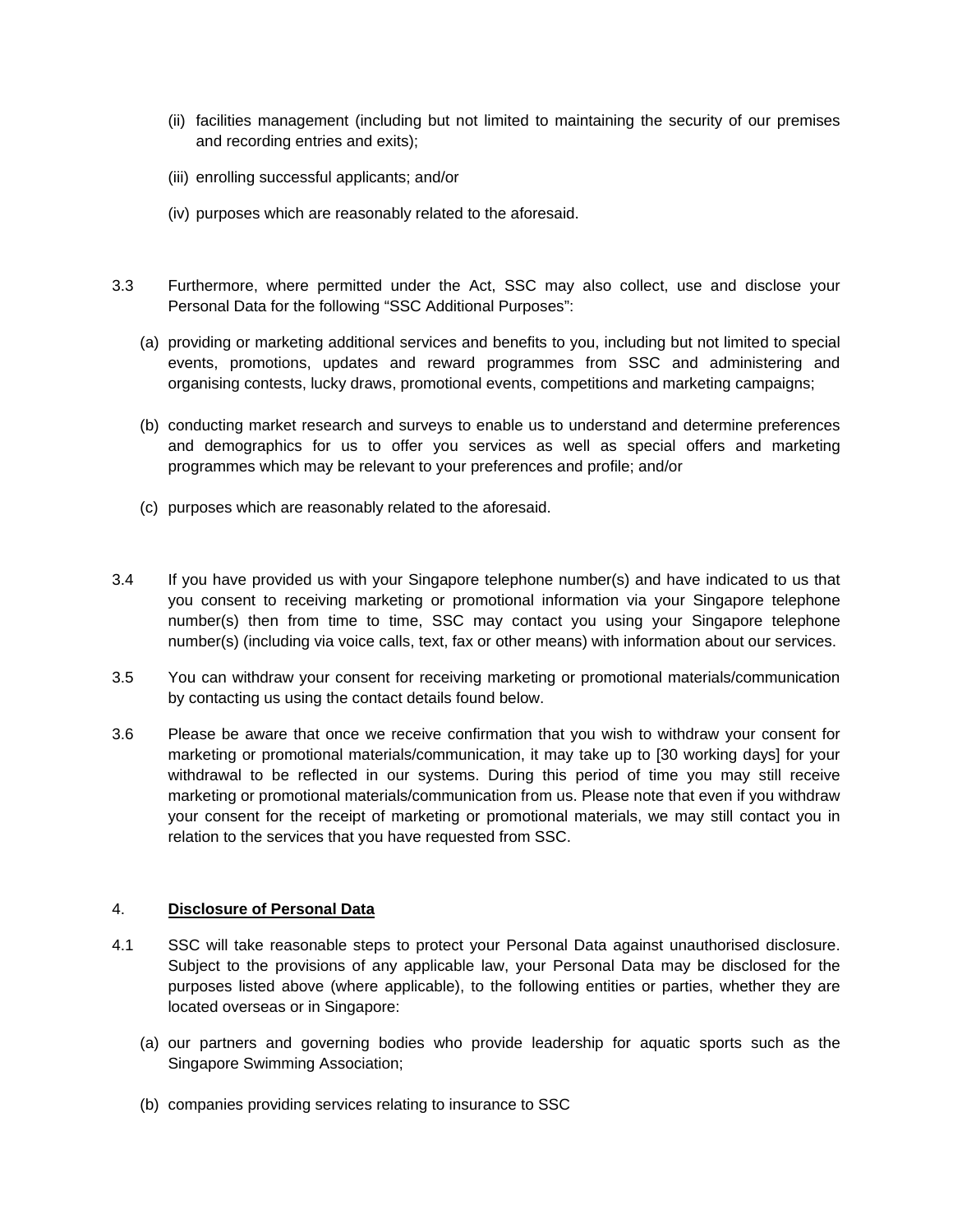- (c) third party organisers of events or competitions that you sign up for;
- (d) agents, contractors or third party service providers who provide operational services to SSC, such as courier services, telecommunications, information technology, payment, printing, billing, technical services, training, market research, security or other services to SSC;
- (e) vendors or third party service providers in connection with marketing promotions and services offered by SSC;
- (f) external banks and other financial institutions;
- (g) any business partner, investor, assignee or transferee (actual or prospective) to facilitate business asset transactions (which may extend to any merger, acquisition or asset sale);
- (h) our professional advisers such as consultants, auditors and lawyers;
- (i) relevant government ministries, regulators, statutory boards or authorities or law enforcement agencies to comply with any laws, rules, guidelines and regulations or schemes; and/or
- (j) any other party to whom you authorise us to disclose your Personal Data to.

#### 5. **Use of Cookies**

- 5.1 We may employ cookies in order for our server to recognise a return visitor as a unique user including monitoring information relating to how a visitor arrives at the website, what kind of browser a visitor is on, what operating system a visitor is using, a visitor's IP address, and a visitor's click stream information and time stamp.
- 5.2 Cookies are small text files stored in your computing or other electronic devices which allow us to remember you. The cookies placed by our server are readable only by us, and cookies cannot access, read or modify any other data on an electronic device.
- 5.3 Should you wish to disable the cookies associated with these technologies, you may do so by changing the setting on your browser. However, you may not be able to enter certain part(s) of our website.

# 6. **Contacting Us – Feedback, Withdrawal of Consent, Access and Correction of your Personal Data**

- 6.1 If you:
	- (a) have any questions or feedback relating to your Personal Data or our Data Protection Policy;
	- (b) would like to withdraw your consent to any use of your Personal Data as set out in this Data Protection Policy; or
	- (c) would like to obtain access and make corrections to your Personal Data records,